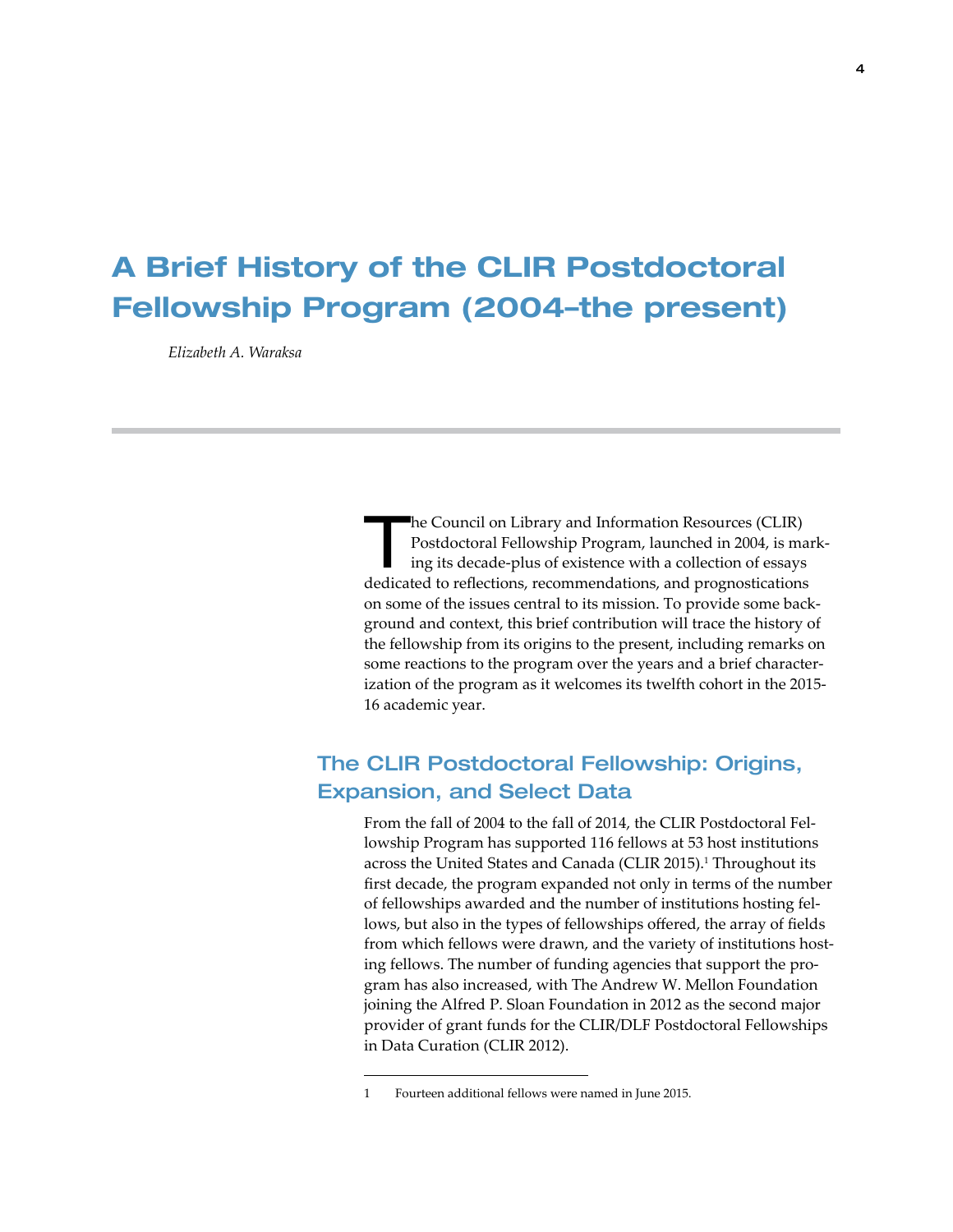The brainchild of past CLIR President Deanna Marcum,<sup>2</sup> the CLIR postdoctoral fellowship was originally conceived as a fellowship that would bring those who had recently earned a PhD in the humanities and who had an interest in library work—regardless of whether they held a master of library and information science (MLIS) degree—into academic libraries as a means of enhancing dialog between scholars and the academic libraries they use, exposing the new PhDs to career opportunities within the library, and engendering a new kind of specialist and potential leader (Brunner 2010; Marcum 2012). An additional aim of the program was to expose host institutions to the research skills and technological abilities that those with PhDs in the humanities might bring to the library with an eye toward reinvigorating collection development and use, exploring new means of teaching with library collections, and advancing new and different modes of scholarly communication (Henry and Smith 2013; Shore 2012). Although the fellowship was not, at its origins, specifically branded a "digital humanities" (Marcum 2012) or "alternative academic" ("alt-ac")<sup>3</sup> opportunity—these terms were not yet pervasive in 2004—it was in part conceived as a response to the ever worsening job market for those with a PhD in the humanities who were seeking tenure-track positions (Brunner 2010; Shore 2012).

Given the program's early recognition of some of the most significant issues facing higher education in the twenty-first century, including "the exponential advance of linked information technologies and the concomitant need to manage them, the need for deep and diverse subject expertise in libraries, and the increasing scarcity of full-time teaching positions in the academy" (Shore 2012,194), one may indeed characterize the program as one of the earliest altac fellowships, created specifically to address the needs of both the emerging scholars and the institutions facing radical changes in the information landscape. In short, the CLIR postdoctoral fellowship has been, from its beginning, an attempt to address the pressing issues facing academic libraries by placing recent PhDs in full-time positions for a period of one to two years so that they might apply their training to the urgent needs of their host institution.

The CLIR postdoctoral fellowship has expanded to include an array of opportunities for PhDs from a wide range of disciplines, from the humanities and the arts to the natural and social sciences. And although the terminology used to describe the types of emerging professionals who tend to seek out CLIR postdoctoral fellowships has evolved through the years—from "feral professionals" (Neal 2006) to "hybrarians" (Watson et al. 2011) to digital humanists, among others—the core aims of the fellowship remain intact. Further, libraries' ongoing need for the expertise that can be provided

<sup>2</sup> For a recent reflection on the origins and aims of, and the initial resistance to, the program, see Marcum 2015.

<sup>3</sup> For more on this term and its use, see Bethman and Longstreet 2013; the website "#alt-ac in Context"; and Sayre et al., "Toward a Trackless Future: Moving Beyond 'Alt-Ac' and 'Post-Ac,'" in this volume.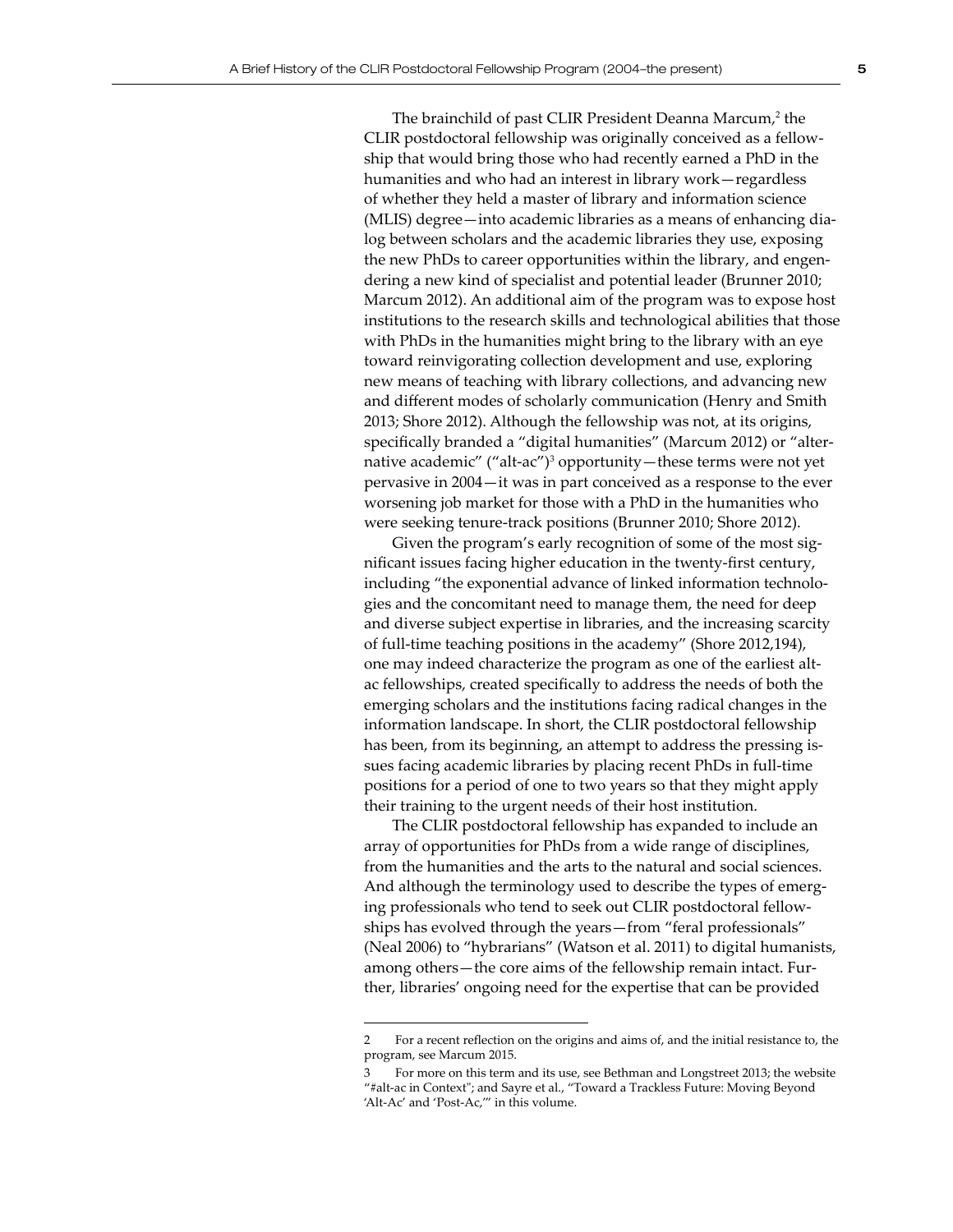As noted earlier, over the last decade, the fields from which fellows have been drawn, as well as the types of institutions offering CLIR postdoctoral fellowships, have expanded significantly. Past and present hosts include not only college and university libraries, digital humanities centers, and other information-centered campus institutions across the United States and Canada, but also state libraries such as the Arizona State Library, Archives and Public Records; specialized libraries such as the College of Physicians of Philadelphia and the Folger Shakespeare Library; and academic and library associations such as the Appalachian College Association. Adding to the diversity, the 2015 cohort will include a fellow based at the nonprofit digital library, the Internet Archive (CLIR 2015).

With these disciplinary and institutional expansions have come several name changes for CLIR's postdoctoral fellowships. The fellowships currently known as the CLIR Postdoctoral Fellowships in Academic Libraries are the latest iteration of the original postdoctoral fellowship offered through CLIR, the Postdoctoral Fellowship in Scholarly (and) Information Resources (2004–2007). Other name changes have occurred as well. Following the merger of CLIR and the Digital Library Federation (DLF) in 2009 and an environmental scan and research data management needs assessment funded by the Alfred P. Sloan Foundation in 2012,<sup>4</sup> a series of joint CLIR/DLF Postdoctoral Fellowships in Data Curation for the Sciences and Social Sciences were launched in the fall of 2012; these were offered in addition to the continuing Postdoctoral Fellowship in Academic Libraries. Additional funding from the Mellon Foundation allowed for the establishment, in 2013, of five fully funded, two-year CLIR/ DLF Postdoctoral Fellowships in Data Curation for Medieval Studies, which were offered in addition to the already established Fellowships in Academic Libraries and Data Curation for the Sciences and Social Sciences. In the following year, 2014, the Mellon Foundation enabled the creation of five additional, fully funded CLIR/DLF Fellowships in Data Curation for Early Modern Studies. Beginning in the fall of 2015, five fully funded fellows, supported by a grant from the Mellon Foundation, will take up CLIR/DLF Fellowships in Data Curation for Visual Studies, while numerous Postdoctoral Fellowships in Academic Libraries and Data Curation for the Sciences and Social Sciences will again be offered.

From the first (2004) postdoctoral fellowship cohort of 11 fellows placed at 10 institutions, the number of CLIR postdoctoral fellows and host institutions has varied from year to year; steady growth has been most evident since 2011, largely because of the creation of the suite of data curation fellowships described earlier. To date, the greatest number of fellows hosted at a single institution from within the same cohort is four (at McMaster University in 2011). The largest number of host institutions in a given year stands at 23; these are the

<sup>4</sup> Published as *The Problem of Data* (Jahnke, Asher, and Keralis 2012).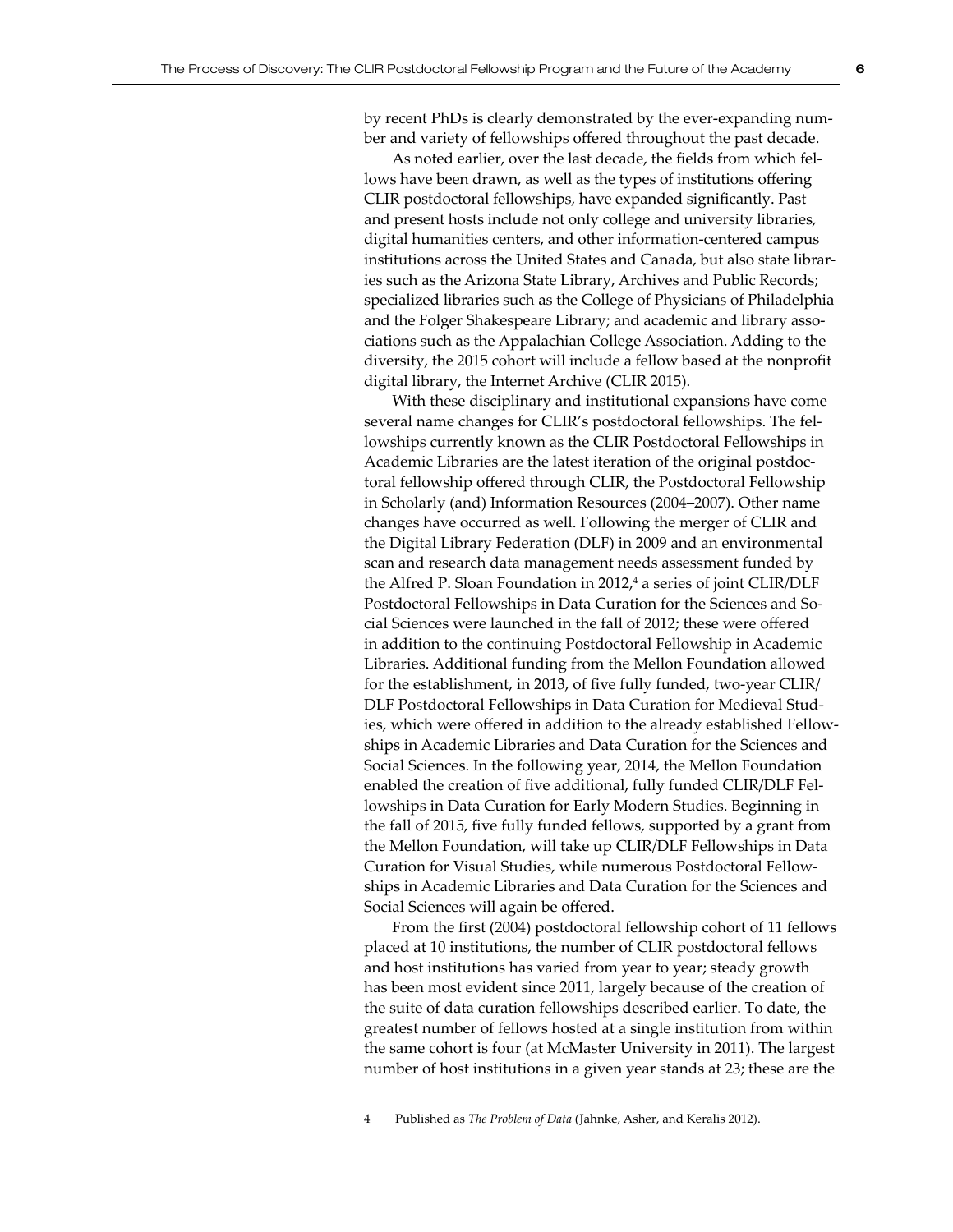institutions currently hosting the 27 fellows of the 2014 cohort. Although not all host institutions continue to host fellows every year, some early adopters of the program have hosted several fellows throughout the program's first decade (e.g., Bryn Mawr College: 5 fellows; Lehigh University: 7 fellows; Johns Hopkins University: 8 fellows; University of California, Los Angeles [UCLA]: 13 fellows). Others have either sporadically hosted fellows throughout the years, hosted just one fellow at a time when there was a particular need or interest, or are current hosts that may yet welcome additional fellows in the future.<sup>5</sup>

The institutions offering CLIR postdoctoral fellowships include those approached by CLIR at the outset of the program (Brunner 2010), as well as others that have approached CLIR over the years. Once an institution becomes a CLIR postdoctoral fellowship host, there is an ongoing dialog between CLIR and the host, particularly as CLIR provides educational support for both new and continuing fellows. (The salaries of those awarded the Postdoctoral Fellowship in Academic Libraries—as well as some parts of the Data Curation fellowships—are funded by the host institutions themselves, rather than by CLIR or its funding agencies.) This educational support takes the form of a one- to two-week orientation "bootcamp" held at Bryn Mawr College at the start of the fellowship,<sup>6</sup> monthly online synchronous sessions featuring guest speakers and updates from fellows, and a winter seminar that has been held at various venues over the years, including the 2013 Coalition for Networked Information (CNI) winter membership meeting and the 2014 DLF Forum (Brunner 2010; CLIR 2015; Henry and Smith 2013).

The parameters within which host institutions offer their fellowship positions are outlined on the CLIR website (CLIR 2015), and the application process for prospective fellows in the first years of the CLIR Postdoctoral Fellowship Program has been summarized by Brunner (2010). Beginning in 2009, to better align with the academic hiring calendar and to adjust to the ever increasing number of fellowships and applicants, CLIR adopted an application process reminiscent of the Fulbright Fellowship model, in which CLIR staff and past or current fellows first evaluate candidates' qualifications and then make candidates' applications, including preliminary reports generated by CLIR, available to host institutions for review. Hosts then typically conduct their own interviews before selecting their preferred fellow(s) and making an offer.

<sup>5</sup> Additional statistics on the CLIR Postdoctoral Fellowship Program are presented in an infographic available at <http://www.clir.org/fellowships/postdoc>.

For more on the pedagogy of the CLIR Postdoctoral Fellowship Program, see Coats and Shore, "Postdoctoral Pedagogy" in this volume; for an overview of the content and nature of the bootcamp in its present form, see CLIR postdoctoral fellow Jessica Otis' Storify chronicle of the 2014 orientation at Bryn Mawr College.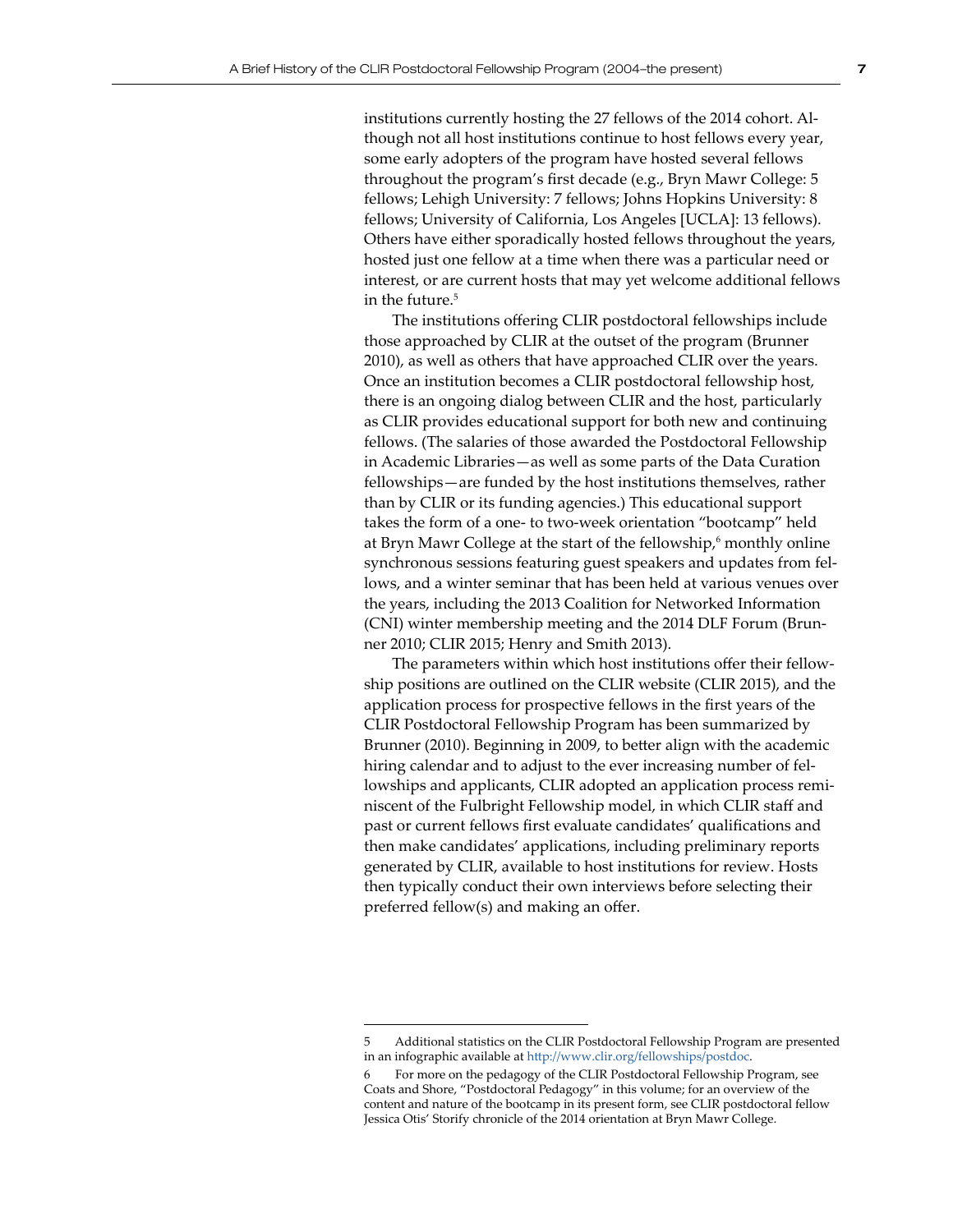### Critiques and Resistance

The CLIR Postdoctoral Fellowship Program has not been without its detractors over the years. However, critiques of the program tend to revolve around one particular misconception about the program: the erroneous belief that the CLIR postdoctoral fellowship is a "fasttrack entrance to coveted positions in academic libraries without the need for the traditional LIS [library and information science] education and resulting degree from an accredited program" (Bell 2006). Unfounded though it is, $<sup>7</sup>$  this critique appeared at the very outset of</sup> the program, even before the first cohort of fellows had been selected (Berry 2003). Questions surrounding the necessity and ultimate goals of the CLIR Postdoctoral Fellowship Program, as well as larger questions (e.g., whether candidates with subject doctorates but without library degrees could, or should, find a place within the twenty-first century academic library) persisted for several years after the first CLIR cohort took up their fellowships in 2004, with librarians, library administrators, and numerous CLIR fellows engaging in vigorous discussion.<sup>8</sup> The debate largely disappeared from the literature around 2006, most likely because, as Rentfrow (2007) noted, more and more CLIR postdoctoral fellows were by then completing their fellowships and going out into the professional world, effectively forming the program's proof of concept and thereby quelling many of its detractors.

A second round of critiques directed at the CLIR Postdoctoral Fellowship Program began in April 2011, immediately following a lecture delivered at The Pennsylvania State University by Jeffrey Trzeciak, then university librarian at McMaster University. In his lecture, entitled "Transforming Traditional Organizations,"<sup>9</sup> Trzeciak made a case for hiring PhDs to fill positions previously held by librarians with the traditional MLIS (Ciszek 2011). Dubbed "Trzeciakgate" (Bell 2011) or "McMastergate" (Dupuis 2011), the lecture set off a firestorm on social media and brought past anxiety about the CLIR Postdoctoral Fellowship Program back to the surface. By that time, the program was well established at the McMaster University Library (Trzeciak, Maclachlan, and Shenker 2011), but it had not,

8 See, for example, Bell 2006; French et al. 2005; Neal 2006.

The fellowship was explicitly announced as a one- to two-year fellowship open to all recent PhDs in the humanities—including, but not limited to, those already holding an information studies degree (as at least one fellow from the first cohort did)—with the aim of fostering "a new kind of scholarly information professional" (CLIR 2003). From the beginning, CLIR staff took no position as to where fellows might find employment at the conclusion of their fellowships, suspecting that some might take up hybrid positions based in both academic departments and university libraries (Marcum 2012); as the years went on, it became clear that fellows would go on work in all manner of academic and alt-ac positions, both within and outside the library (Brunner 2010; Marcum 2012). A complete list of all current and previous fellows and their host institutions is available at [http://www.clir.org/fellowships/](http://www.clir.org/fellowships/postdoc/fellowsupdate) [postdoc/fellowsupdate](http://www.clir.org/fellowships/postdoc/fellowsupdate).

Although video of the presentation is no longer available on the Penn State Libraries website, an abstract of the lecture may be found at the Libraries Colloquia Committee web page at <https://www.libraries.psu.edu/psul/groups/colloquia.html>, and much discussion of and reaction to the lecture remains readily available online (see, e.g., Bell 2011).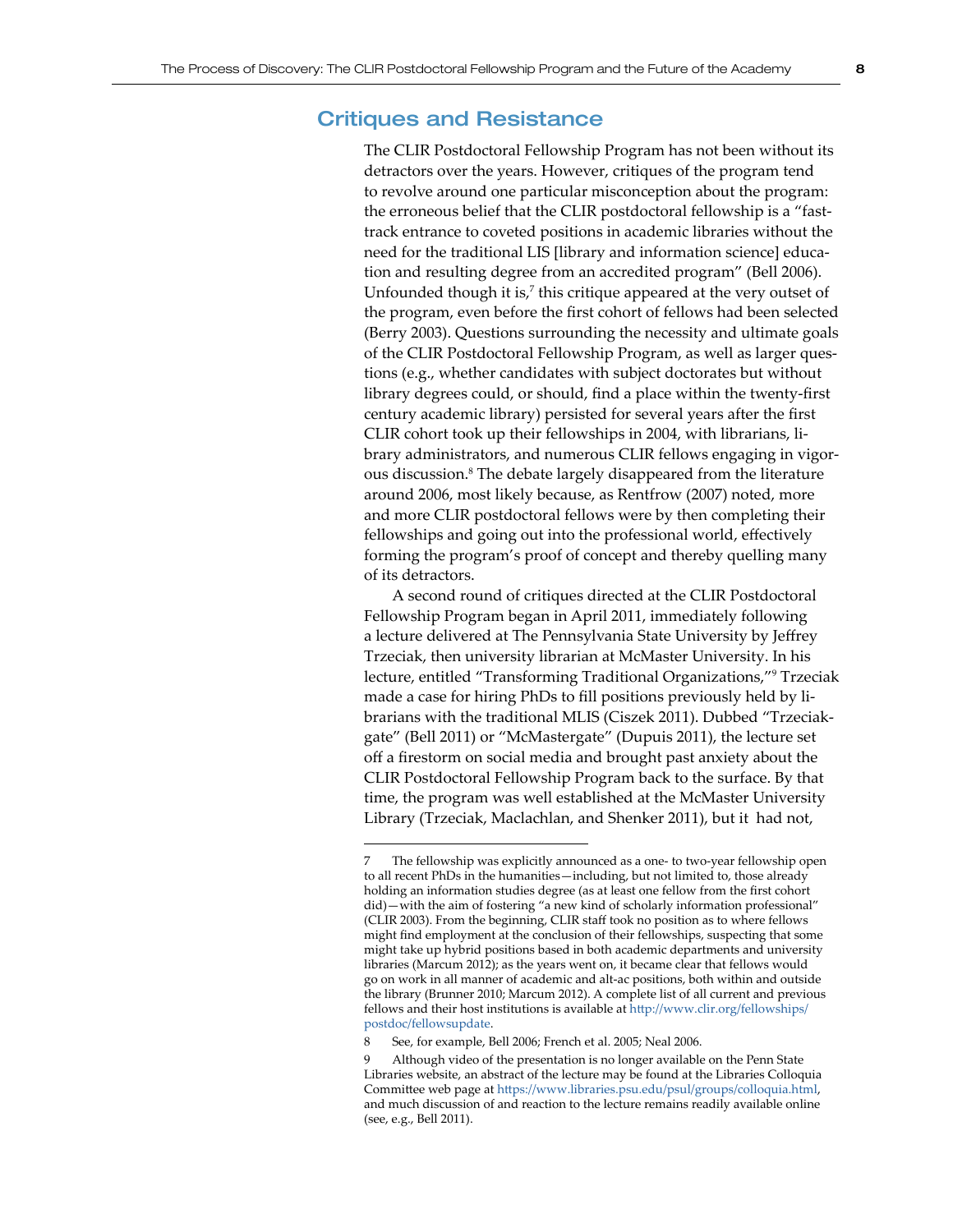it should be noted, proven to be a fast track to academic librarianship nor a solution to libraries' long-term staffing needs. Particularly when bloggers or other commenters misstated or decontextualized Trzeciak's prediction that future McMaster Library staff were more likely to have PhDs, come from an information technology (IT) background, or have skills we haven't even thought of than to be traditionally trained librarians and paraprofessionals $10$  – that is, when Trzeciak's prediction was presented as if he were advocating for a staff full of CLIR fellows, rather than outlining the likely skill set of future long-term hires—the CLIR fellowship once again became a lightning rod for a host of anxieties relating to the future of academic librarianship.<sup>11</sup>

Although the misconception continues to crop up in the occasional publication (e.g., Webb 2012, 116–120, 122–124), the resistance—or at the least, isolation—reported by early fellows in the program appears to exist no longer; the more recent fellows tend to be quickly integrated into new or existing collaborative endeavors at the start of their fellowships (Williford 2013). This rapid integration is again likely the result of host institutions' recognition, some 11 years on, of the value of a CLIR postdoctoral fellow. The 130 past and current fellows, and their varied successful projects, are too numerous to delineate here,<sup>12</sup> but they stand as testament to what can be accomplished by a well supported recent PhD during a limited-term fellowship in an academic library. Alumni of the CLIR Postdoctoral Fellowship Program, as befitting their diverse academic training and skill sets, have moved on to a wide array of positions in libraries and IT organizations, academic departments, government, law, and independent consulting all around the world. Of the 71 former CLIR postdoctoral fellows, only 18 are currently employed by the institution that sponsored their fellowship; of those 18, many are based in new or different departments than the one in which they originally held their fellowship. And while some former fellows who did not previously hold library science degrees have chosen to pursue one, all fellowship alumni no doubt continue to use the broad range of skills that they acquired during their fellowships in their post-fellowship endeavors.

<sup>10</sup> The relevant slide from Trzeciak's lecture is available at Rogers' 2011 blog post, "This Is Not the Future of Librarianship."

<sup>11</sup> For a balanced response to both the Trzeciak lecture and the ensuing firestorm, see, e.g., "Laika," A Library without Librarians? The Opinion of a PhD-Librarian on the Jeffrey Trzeciak Controversy (Laika 2011).

<sup>12</sup> A selection of fellows' projects is available at [http://www.clir.org/fellowships/](http://www.clir.org/fellowships/postdoc/projsandpubs) [postdoc/projsandpubs](http://www.clir.org/fellowships/postdoc/projsandpubs).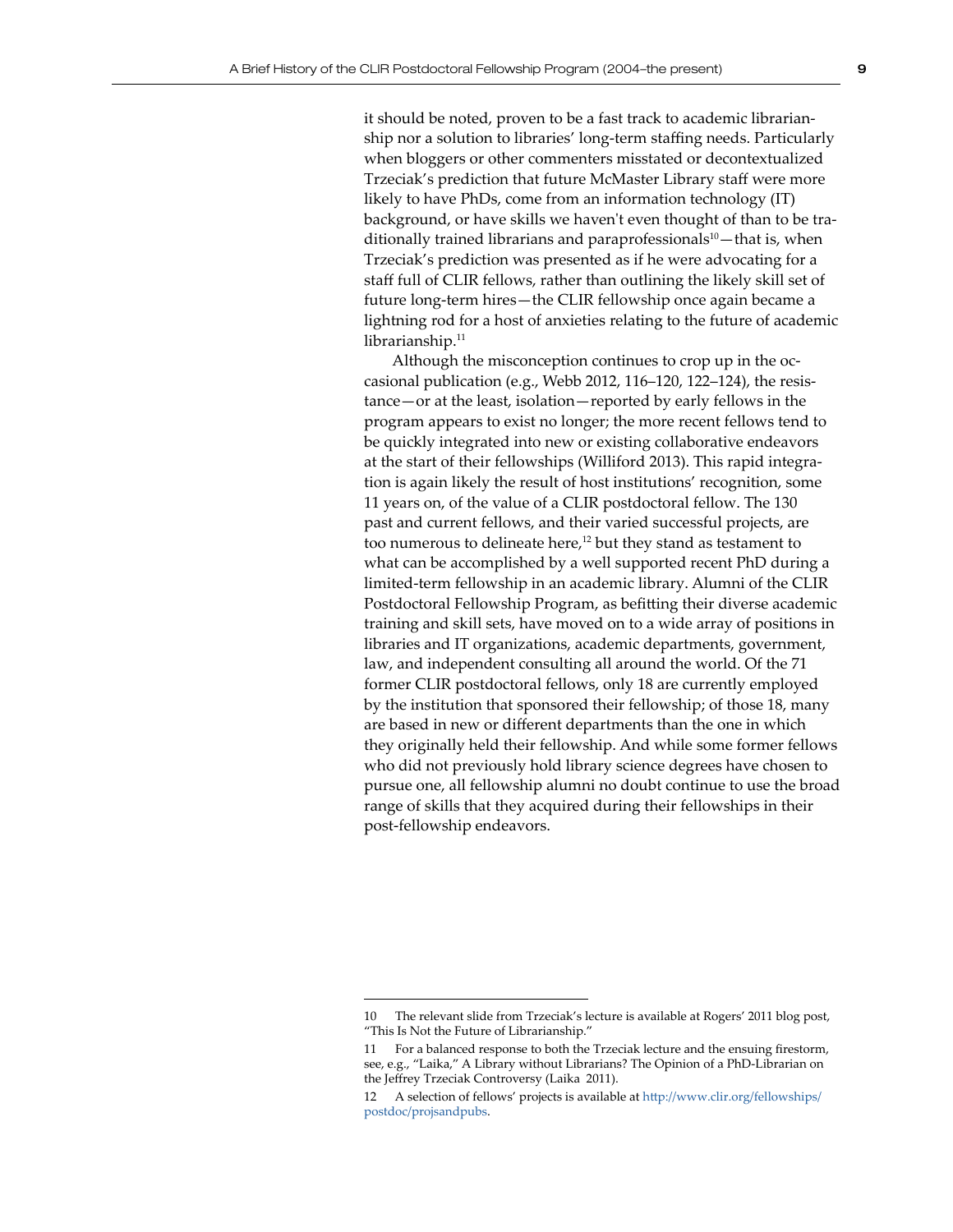## Contributions, Collaboration, Collegium: The CLIR Postdoctoral Fellowship Program in Its Second Decade

Perhaps the best way to describe the CLIR Postdoctoral Fellowship Program in its current state is as a *collegium*, a group of diversely trained, deeply engaged, and dedicated scholars working together to solve the issues facing academic libraries today. CLIR fellows may be based at a variety of host institutions throughout the United States and Canada, but their orientation seminar, monthly synchronous sessions, and winter meeting create a cohesion that is seldom found among fellows or alumni of other, similar postdoctoral fellowships, particularly those in the humanities. Furthermore, CLIR fellows are dedicated to enhancing library collections and services by applying their specialized skills to the needs of their host institutions, and this like-mindedness of purpose has proven to be a bonding agent for many current and former fellows, even as the program has expanded beyond humanists to include those in all fields of study and many diverse types of fellowships. This cohesion, fostered so fervently by CLIR, drives the continued expansion of the program as it enters its twelfth year.

Participation in the collegium that is the CLIR Postdoctoral Fellowship Program need not end when the fellowship ends. Fellows who seek continued engagement with CLIR and the postdoctoral fellowship community at large find many outlets for their talents. From serving as pedagogical consultants at the annual orientation seminar to speaking to fellows at their monthly synchronous sessions, from contributing to CLIR's "Re:Thinking" blog to collaborating on CLIR publications such as this essay collection, and from engaging in informal mentorship via e-mail and social media to cooperating on formal panels, presentations, and research projects, the possibilities for meaningful engagement with CLIR and with one another are numerous and ongoing. As a result, the program is much more than a one- or two-year experience; rather, it is a college of scholars offering sustained engagement with critical issues well beyond the fellowship years.

The output of CLIR postdoctoral fellows is further testament to the program's longevity and success. In addition to their contributions to an enormous range of research library services, projects, and products, CLIR fellows past and present have authored or coauthored numerous publications about their fellowships (e.g., Kouper 2013; Kouper, Akers, and Lavin 2013), as well as on topics of interest to the greater academic library community and within their areas of specialty.<sup>13</sup> Principal among the current topics of conversation at CLIR is collaboration, which is not only an integral facet of a successful postdoctoral fellowship, but also a pervasive component of contemporary academic engagement both within and outside of the library (Henry and Smith 2013; Marcum 2012; Waraksa 2014; see

<sup>13</sup> See above, n. 11.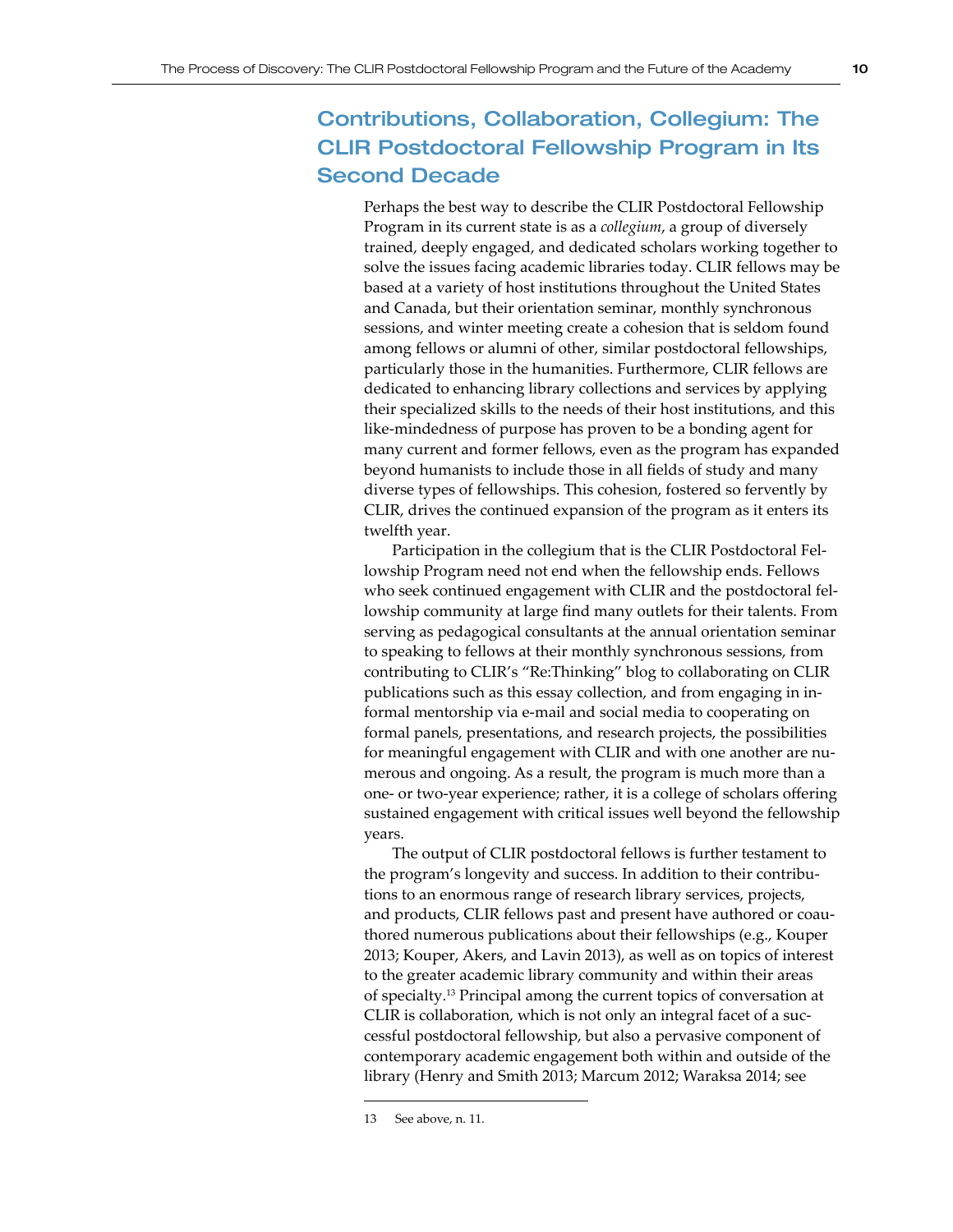also the essay by Rose-Steel et al. in this volume). It is this essential feature of the twenty-first century information landscape that CLIR fellows embody, and the collegium that is the CLIR Postdoctoral Fellowship will doubtless continue to model—and improve upon—its by now well established tradition of scholarly collaboration as it moves into its second decade.

#### **References**

*All URLs are current as of September 1, 2015*

#alt-ac in Context. Web page. Available at [http://mediacommons.fu](http://mediacommons.futureofthebook.org/alt-ac/alt-ac-context)[tureofthebook.org/alt-ac/alt-ac-context](http://mediacommons.futureofthebook.org/alt-ac/alt-ac-context).

Libraries Colloquia Committee. Penn State University Library. Available at <https://www.libraries.psu.edu/psul/groups/colloquia.html>.

Bell, Steven. 2006. CLIR's Program: A Real or Imagined Shortage of Academic Librarians. ACRLog, October 16, 2006. Available at [http://](http://acrlog.org/2006/10/16/clirs-program-a-real-or-imagined-shortage-of-academic-librarians/) [acrlog.org/2006/10/16/clirs-program-a-real-or-imagined-shortage](http://acrlog.org/2006/10/16/clirs-program-a-real-or-imagined-shortage-of-academic-librarians/)[of-academic-librarians/](http://acrlog.org/2006/10/16/clirs-program-a-real-or-imagined-shortage-of-academic-librarians/).

Bell, Steven. 2011. Why All the Fuss Over PhD Academic Librarians. ACRLog, April 13, 2011. Available at [http://acrlog.org/2011/04/13/](http://acrlog.org/2011/04/13/why-all-the-fuss-over-phd-academic-librarians/) [why-all-the-fuss-over-phd-academic-librarians/](http://acrlog.org/2011/04/13/why-all-the-fuss-over-phd-academic-librarians/).

Berry, John N., III. 2003. But Don't Call 'em Librarians. *Library Journal* 128 (18): 34–36. Available at [http://lj.libraryjournal.com/2003/11/](http://lj.libraryjournal.com/2003/11/library-education/but-dont-call-em-librarians/) [library-education/but-dont-call-em-librarians/](http://lj.libraryjournal.com/2003/11/library-education/but-dont-call-em-librarians/).

Bethman, Brenda, and C. Shaun Longstreet. 2013. Defining Terms. *Inside Higher Ed*, May 22, 2013. Available at [https://www.insidehigh](https://www.insidehighered.com/advice/2013/05/22/essay-defining-alt-ac-new-phd-job-searches)[ered.com/advice/2013/05/22/essay-defining-alt-ac-new-phd](https://www.insidehighered.com/advice/2013/05/22/essay-defining-alt-ac-new-phd-job-searches)[job-searches](https://www.insidehighered.com/advice/2013/05/22/essay-defining-alt-ac-new-phd-job-searches).

Brunner, Marta L. 2010. PhD Holders in the Academic Library: The CLIR Postdoctoral Fellowship Program. In *The Expert Library: Staffing, Sustaining, and Advancing the Academic Library in the 21st Century,*  edited by Scott Walter and Karen Williams. Chicago: Association of College & Research Libraries, 158–189. Available at [http://escholar](http://escholarship.org/uc/item/05j228r4)[ship.org/uc/item/05j228r4](http://escholarship.org/uc/item/05j228r4).

Ciszek, Matthew P. 2011. The Future of Academic Librarianship? A blog on LIST: Librarianship, Information Science, and Technology, April 8, 2011. Available at [https://ablogonlist.wordpress.](https://ablogonlist.wordpress.com/2011/04/08/the-future-of-academic-librarianship/) [com/2011/04/08/the-future-of-academic-librarianship/](https://ablogonlist.wordpress.com/2011/04/08/the-future-of-academic-librarianship/).

CLIR (Council on Library and Information Resources). 2003. CLIR Launches Post-Doctoral Fellowship in Scholarly Information Resources. *CLIR Issues* 36. Available at [http://www.clir.org/pubs/issues/](http://www.clir.org/pubs/issues/issues36.html#post) [issues36.html#post](http://www.clir.org/pubs/issues/issues36.html#post).

CLIR (Council on Library and Information Resources). 2012. CLIR Receives Mellon Grant for Postdoctoral Fellowships in Data Curation for Medieval Studies. News release, October 2, 2012. Available at <http://www.clir.org/about/news/pressrelease/2012mellongrant>.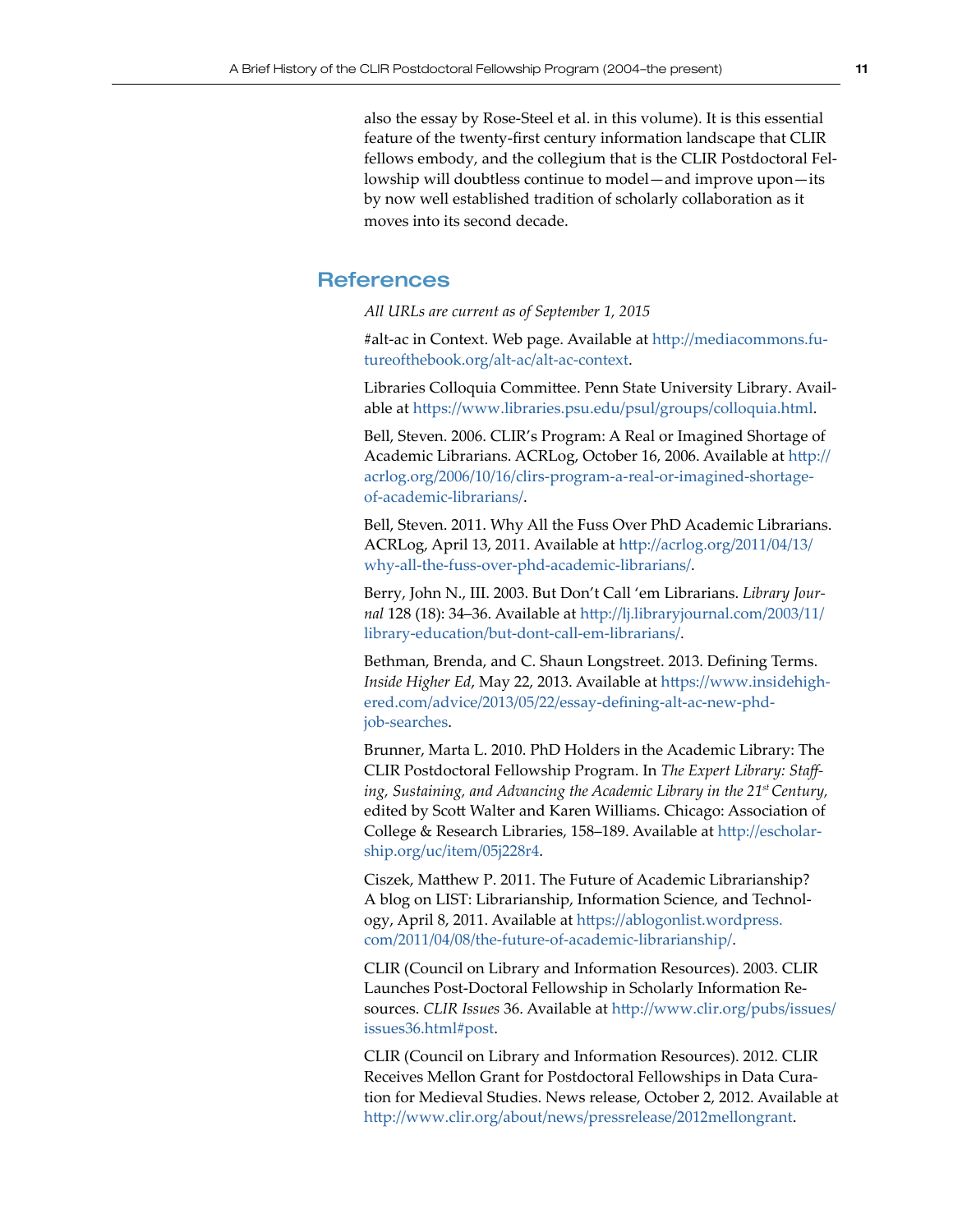CLIR (Council on Library and Information Resources). 2015. CLIR Postdoctoral Fellowship Program. Web page. Available at [http://](http://www.clir.org/fellowships/postdoc) [www.clir.org/fellowships/postdoc](http://www.clir.org/fellowships/postdoc).

Dupuis, John. 2011. Preliminary Thoughts on McMastergate, Or, Why So Touchy? Confessions of a Science Librarian. Blog post, April 16, 2011. Available at [http://scienceblogs.com/confessions/2011/04/16/](http://scienceblogs.com/confessions/2011/04/16/preliminary-thoughts-on-mcmast/) [preliminary-thoughts-on-mcmast/](http://scienceblogs.com/confessions/2011/04/16/preliminary-thoughts-on-mcmast/).

French, Amanda, John Unsworth, Susan Nutter, Sarah Michalak, Patricia Hswe, and Daphnée Rentfrow. 2005. Hybrid Cyber-Librarians: The CLIR Post-Doctoral Fellowship in Scholarly Information Resources for Humanists. Available at [http://tomcat-stable.hcmc.uvic.](http://tomcat-stable.hcmc.uvic.ca:8080/ach/site/xhtml.xq?id=147) [ca:8080/ach/site/xhtml.xq?id=147](http://tomcat-stable.hcmc.uvic.ca:8080/ach/site/xhtml.xq?id=147).

Henry, Charles J., and Kathlin Smith. 2013. With Other Minds: Collaboration in a New Environment—A View from the Council on Library and Information Resources. In *Mergers and Alliances: The Wider View,* edited by Anne Woodsworth and W. David Penniman. *Advances in Librarianship* 36. Bingley, UK: Emerald Group Publishing Limited, 63–84. doi:[10.1108/S0065-2830\(2013\)0000036006](http://dx.doi.org/10.1108/S0065-2830%282013%290000036006).

Jahnke, Lori, Andrew Asher, and Spencer D. C. Keralis, with an introduction by Charles Henry. 2012. *The Problem of Data*. Washington, DC: Council on Library and Information Resources. Available at <http://www.clir.org/pubs/reports/pub154>.

Kouper, Inna. 2013. CLIR/DLF Digital Curation Postdoctoral Fellowship—The Hybrid Role of Data Curator. *Bulletin of the American Society of Information Science and Technology* 39 (2): 46–47. Available at [http://onlinelibrary.wiley.com/doi/10.1002/bult.2013.1720390213/](http://onlinelibrary.wiley.com/doi/10.1002/bult.2013.1720390213/abstract) [abstract](http://onlinelibrary.wiley.com/doi/10.1002/bult.2013.1720390213/abstract).

Kouper, Inna, Katherine Akers, and Matthew Lavin. 2013. Data Curators at Work: Focus on Projects and Experiences. *Bulletin of the American Society of Information Science and Technology* 40 (1): 45–46. Available at [http://onlinelibrary.wiley.com/doi/10.1002/](http://onlinelibrary.wiley.com/doi/10.1002/bult.2013.1720400113/abstract) [bult.2013.1720400113/abstract](http://onlinelibrary.wiley.com/doi/10.1002/bult.2013.1720400113/abstract).

Laika. 2011. A Library without Librarians? The Opinion of a PhD-Librarian on the Jeffrey Trzeciak Controversy. Laika's MedLibLog, April 20, 2011. Available at [http://laikaspoetnik.wordpress.](http://laikaspoetnik.wordpress.com/2011/04/20/a-library-without-librarians-the-opinion-of-a-phd-librarian-on-the-jeffrey-trzeciak-controversy/) [com/2011/04/20/a-library-without-librarians-the-opinion-of](http://laikaspoetnik.wordpress.com/2011/04/20/a-library-without-librarians-the-opinion-of-a-phd-librarian-on-the-jeffrey-trzeciak-controversy/)[a-phd-librarian-on-the-jeffrey-trzeciak-controversy/](http://laikaspoetnik.wordpress.com/2011/04/20/a-library-without-librarians-the-opinion-of-a-phd-librarian-on-the-jeffrey-trzeciak-controversy/).

Marcum, Deanna B. 2012. Do Librarians Need PhDs? *Information Outlook* 16 (5): 33–35. Available at [http://www.sla.org/IO/2012/Sept-](http://www.sla.org/IO/2012/Sept-Oct/IO-SepOct2012.pdf)[Oct/IO-SepOct2012.pdf](http://www.sla.org/IO/2012/Sept-Oct/IO-SepOct2012.pdf).

Marcum, Deanna. 2015. Educating the Research Libraian: Are We Falling Short? *ITHAKA S+R Issue Brief*, May 7, 2015. Available at [http://sr.ithaka.org/sites/default/files/files/SR\\_Issue\\_Brief\\_Educat](http://sr.ithaka.org/sites/default/files/files/SR_Issue_Brief_Educating_the_Research_Librarian050715.pdf)[ing\\_the\\_Research\\_Librarian050715.pdf](http://sr.ithaka.org/sites/default/files/files/SR_Issue_Brief_Educating_the_Research_Librarian050715.pdf).